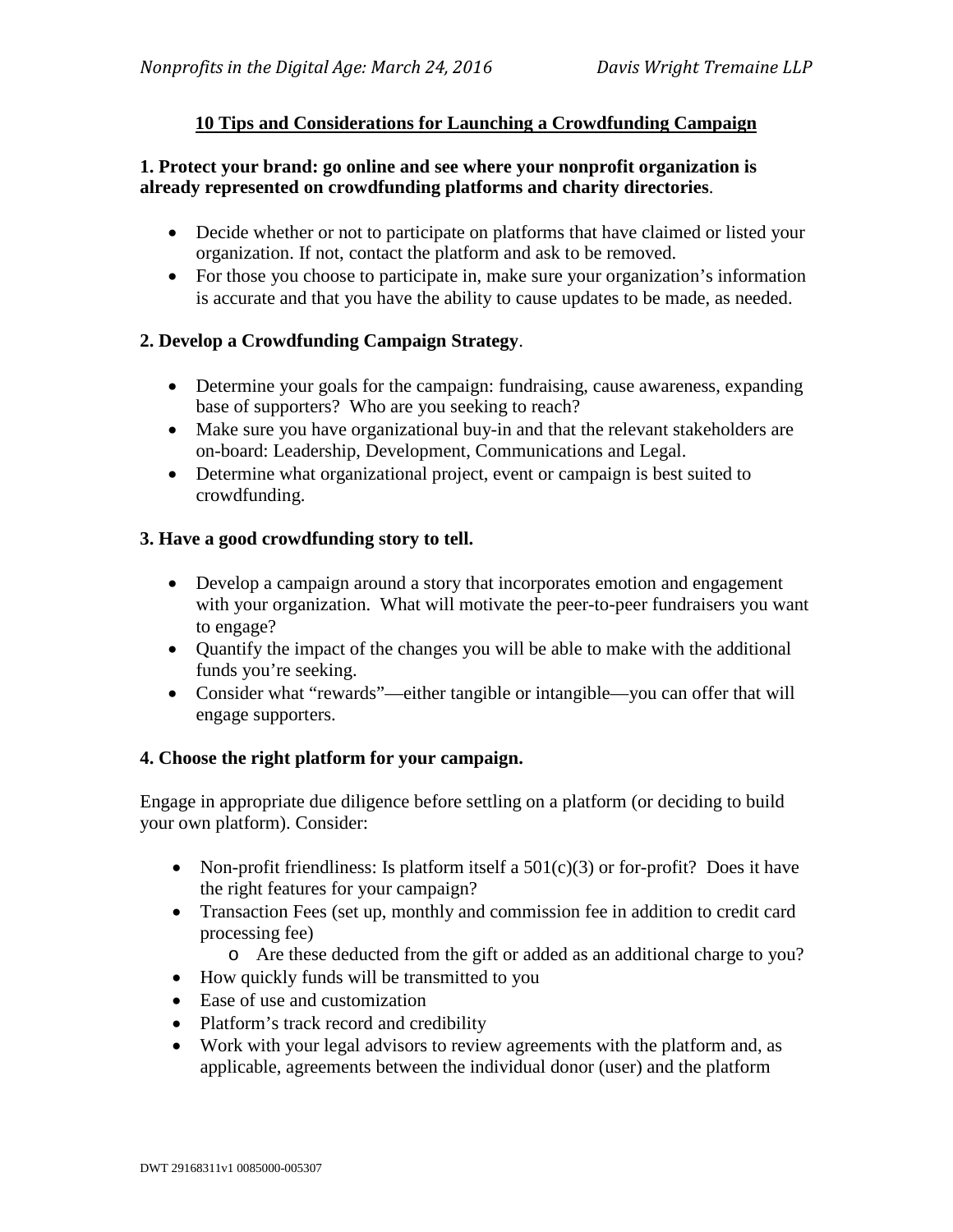# **5. Know what your donors' experience is going to be.**

- Do a test run of the platform as a donor. Closely review all of the click-through rates and user agreements.
- Who will be listed on their credit card statement?
- Understand upfront how donor data will be used. What is the platform's Privacy Policy? Will the platform share the donor data (e.g., name and contact information) with you?

### **6. Know whether your organization is responsible for issuing a tax receipt / acknowledgement letter.**

- Is it you or the platform?
- If your organization, the platform or a volunteer fundraiser is offering a "reward" or other form of acknowledgement in the form of goods or services, be aware of quid pro quo contribution rules, which require you to disclose the value of the non-token goods or services the donors receive.

## **7. Provide guidance to your volunteer peer-to-peer fundraisers.**

- Create guidelines and best practices for donors to prevent misrepresentations and unfulfilled expectations.
- Provide rules of engagement, tips, success stories, approved logos, digital downloads, printed materials and an organizational fact sheet.
- Don't overpromise (or permit your fundraisers to overpromise) on rewards.
- Are you seeking restricted or unrestricted funds? Make sure funds do not become inadvertently restricted through volunteer promises on how funds will be used. (e.g., "Projects listed are just some examples of how funds may be used to fulfill  $\equiv$  goal.")
- Even if you are seeking funds for a specific purpose, include language about what will happen to funds if you can no longer pursue the project or raise funds in excess of your goal, or reserve variance power to your organization.
	- o Work with legal advisors to make sure appropriate language is incorporated into your contracts with the platform and in the contracts between the platform and the user.

## **8. Make sure your organization is registered for charitable solicitation in the appropriate jurisdictions; consider whether your crowdfunding platform should be registered as a "professional fundraiser," "fundraising counsel" or similar.**

- Consider the Charleston Principles: (http://www.nasconet.org/wp-content/uploads/2011/05/Charleston-Principles-Final.pdf)
- Look into the Unified Registration Form [\(http://multistatefiling.org\)](http://multistatefiling.org/); check for updates into the Single-Portal Project: [\(http://mrfpinc.org/about.html\)](http://mrfpinc.org/about.html)